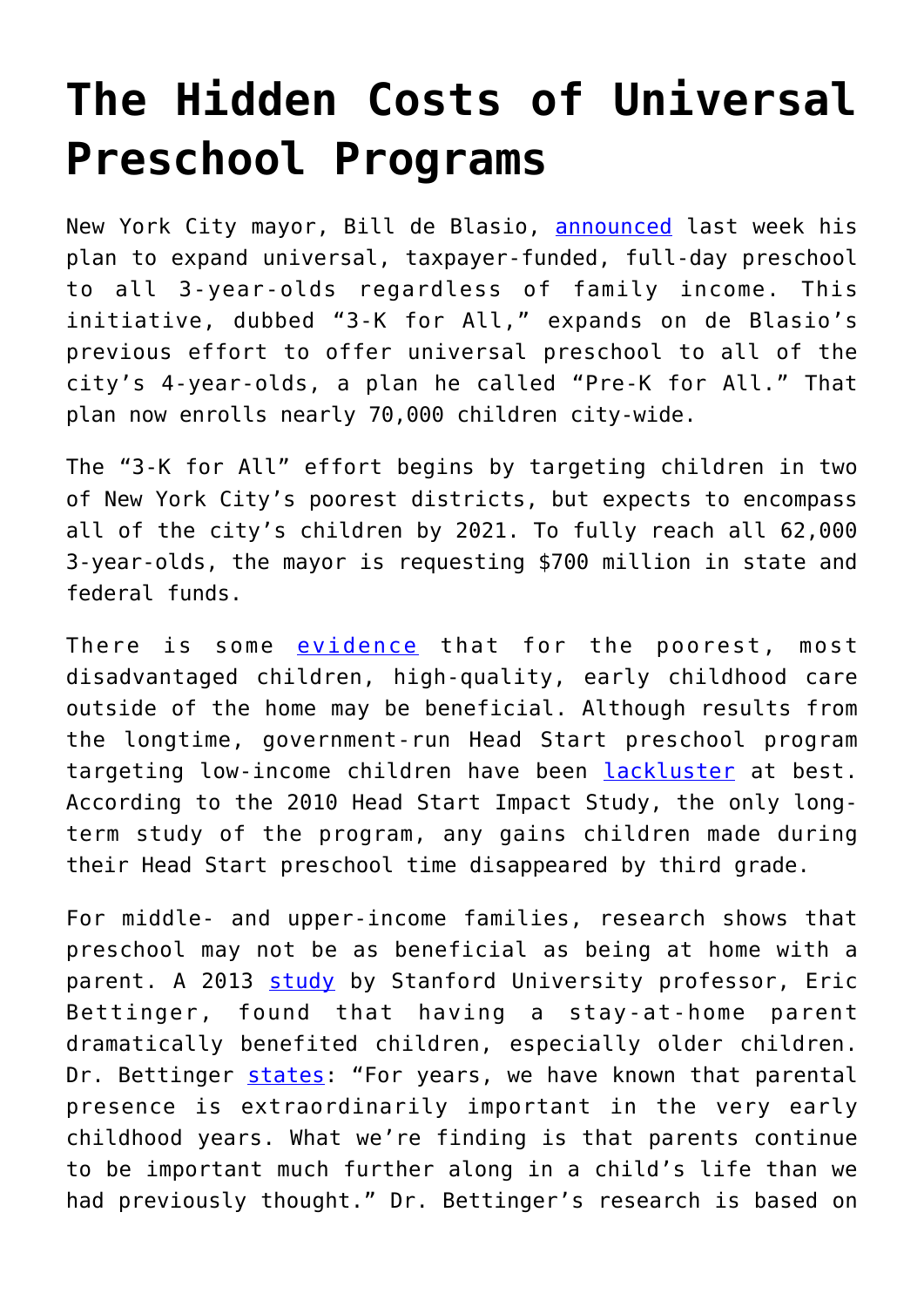analysis of Norway's "Cash for Care" program, which provides cash subsidies to families choosing at-home parent care of young children, instead of government-subsidized care.

The compelling data about the positive impact that stay-athome parenthood can have on most children may help explain why the majority of Americans believe that having a parent at home raising a child is preferable. According to the most recent [data](http://www.pewsocialtrends.org/2014/04/08/after-decades-of-decline-a-rise-in-stay-at-home-mothers/) from the Pew Research Center, "60% of respondents said children are better off when a parent stays home to focus on the family, compared with 35% who said children are just as well off with working parents." Pew also reports a [rise](http://www.pewsocialtrends.org/2014/04/08/after-decades-of-decline-a-rise-in-stay-at-home-mothers/) in the rate of stay-at-home motherhood as of 2012, after decades of decline.

Regardless of whether parents stay-at-home or work, the trouble with universal preschool programs that target all families independent of economic need is that they make it financially more difficult for most families to choose other, potentially better options. An assortment of good early childcare choices now available becomes relatively more expensive, and some may be forced out of business, when a "free" option is offered by the government.

Moreover, the price of stay-at-home parenthood rises, not only because of the increased tax burden on families to pay for these expanded public services, but also because the opportunity cost of stay-at-home parenthood surges.

Universal preschool may seem like a positive benefit to parents, and may provide better care to the poorest children; but it can limit early childcare choices for many families. Parents are economically enticed to choose a one-size-fits-all model of mass schooling for their young child, as the cost of stay-at-home parenthood rises and other private options become relatively more expensive or disappear entirely.

As efforts to expand universal preschool accelerate